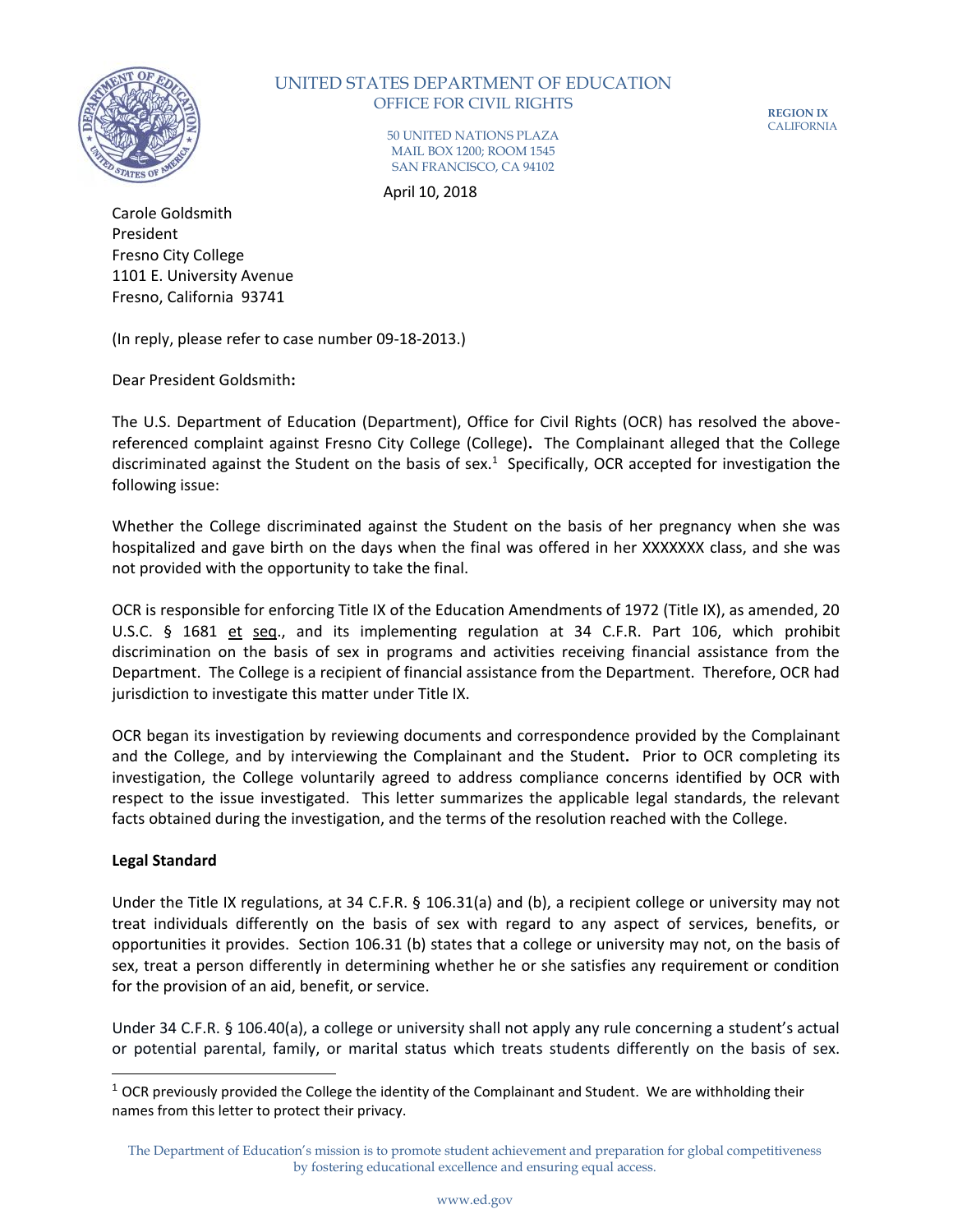Section 106.40(b)(1) states that colleges or universities are prohibited from discriminating against a student based on pregnancy, childbirth, false pregnancy, termination of pregnancy, or recovery from any of these conditions. Section 106.40(b)(5) provides as follows: if a college or university does not maintain a leave policy for its students, or in the case of the student who does not otherwise qualify for leave under such a policy, a college or university shall treat pregnancy, childbirth, false pregnancy, termination of pregnancy and recovery therefrom as a justification for a leave of absence for so long a period of time as is deemed medically necessary by the student's physician, at the conclusion of which the student shall be reinstated to the status which she held when the leave began.

Title IX requires a college or university to excuse a student's absences due to pregnancy or related conditions, including recovery from childbirth, for as long as the student's doctor deems the absences to be medically necessary. When the student returns to school, she must be reinstated to the status that she held when the leave began, which should include giving her the opportunity to make up any work missed.

## **Factual Background**

The Student was enrolled in a XXXXXXX X class in XXXXXX 2017 and was pregnant at the time. The final exam for this class was scheduled to take place on XXXX XX and XX, 2017, and included a written component and a lab component. The lab component involved viewing and answering questions about a XXXXXX XX XXXXXXXXX XXXXX XXXX.

On XXXX XX, 2017, the Student sent the XXXXXXX X instructor (Instructor) an electronic message before the final exam began, stating that she had to go to the hospital for a pregnancy/birth-related condition and that she would have to miss the final exam that day. She asked if she could take the exam the following day. The Instructor responded in the affirmative, but also informed the Student that if she was admitted to the hospital she would need to take an incomplete in the class for medical issues. Later the same day, the Student sent another electronic message informing the Instructor that she had been admitted to the hospital and would have to stay there until XXXX XX. The Instructor replied and described two options---one option was to drop the class and retake it; the other option was to take an incomplete in the class and make up the final exam at a later date.

The Student gave birth on XXXX XX, 2017.

The College informed OCR that the Instructor reported that the Student did not contact her to request rescheduling the final exam as an accommodation until after grades were finalized and entered and XXX XXXXX XXXX used for the lab component XXX XXXX XXXXXXXXX. However, the evidence shows that the Student sent an electronic message to the Instructor on XXXXXX X, 2017, asking whether there was any chance that she could still take the final exam before grades were turned in, and inquiring whether there was anything else she could do to make up the final exam. In reply, the Instructor advised the Student to speak with a counselor about the situation and again told the Student that she may want to look into dropping the class due to extenuating circumstances.

The Student consulted with an adjunct counselor (Counselor) at the Counseling Center's "Q&A" desk on XXXXXX X, 2017, and explained her situation. The Student reported to OCR that the Counselor told her that it was up to the discretion of the Instructor whether the Student could make up the final exam. The Student told OCR, and the College confirmed, that the Counselor advised her to contact the Dean of the Math/Science/Engineering Department (Dean) about the matter.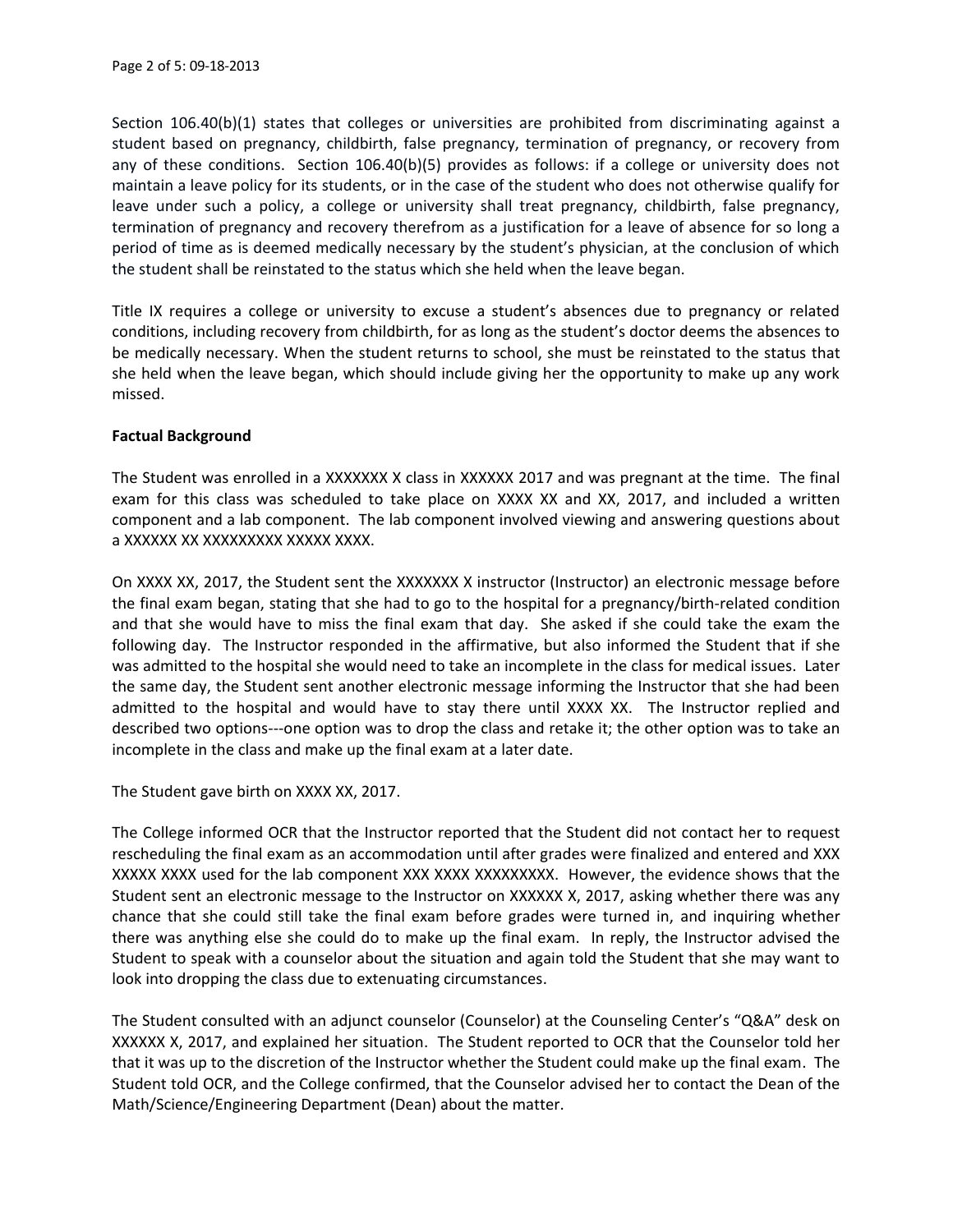Later on XXXXXX X, 2017, the Student sent another electronic message to the Instructor and specifically requested an opportunity to take the final exam. She stated that she had read about her Title IX rights and believed that she should have been given the opportunity to make up the exam. The Student wrote that she understood that grades would be submitted and posted by XXXXXX XX. She stated that she hoped that she would receive a passing grade in the XXXXXXX X class and be able to continue on to XXXXXXX XX<sup>2</sup> XX XXXX 2017. The Instructor replied to the Student's message on XXXXXX X and said that she would consult with the Dean.

The Student and Complainant told OCR that they contacted the Dean's office on XXXXXX X, 2017, and were initially told by the Dean's assistant (Assistant) that they could meet with the Dean on XXXXXX XX. However, they stated that when they called on XXXXXX XX to confirm the appointment the Assistant told them that the Dean was not available the day. They told OCR that the Assistant rescheduled the appointment for XXXXXX XX, the day that the 2017 fall term started.

The Student and Complainant reported to OCR that they met with the Dean on XXXXXX XX, 2017, and specifically raised Title IX concerns. They stated that the Dean told them that it would be unfair to other students if the Student was allowed to take the final exam and that the Instructor had no access to XXX XXXXX XXXX. The Student and the Complainant told OCR that the Dean again suggested that the Student withdraw from or drop the class. They noted that XXXXXX grades had been submitted and posted by the time they met with the Dean.

The College reported to OCR that the Student never contacted the Dean after being advised to do so by the Counselor.<sup>3</sup> With respect to the Instructor's denial of the Student's request to make up the final exam, the College stated that the request was denied because: grades had been finalized and entered; XXX XXXXX XXXX for the lab component XXX XXXX XXXXXXXXX; and modifying the lab component of the exam to something other than XXX XXXXX XXX assessment would be unfair to other students and potentially compromise the academic rigor of the course.

The Complainant told OCR that the Student ultimately dropped the XXXXXX 2017 XXXXXXX X class instead of withdrawing from it because she did not want a notation of withdrawal on her transcript. The Student re-enrolled in XXXXXXX X XX XXXX 2017 with a different instructor. The Complainant confirmed that the Student was given the opportunity to take the final exam at the conclusion of the XXXX 2017 class, including both written and lab components. The Complainant reported that the Student did not receive a passing grade in the XXXX 2017 class for reasons unrelated to the issue raised by her OCR complaint. The Complainant stated that the only cost that the Student incurred for retaking the class was the cost of new course materials which were required to be purchased.

### **Analysis**

 $\overline{\phantom{a}}$ 

The Title IX regulations, at 34 C.F.R. § 106.40(b), require the College to excuse a student's absences due to pregnancy or birth-related conditions and, when the student returns to school, reinstate her to the

<sup>&</sup>lt;sup>2</sup> The Complainant and the Student told OCR that completing XXXXXXX X was a prerequisite to enrolling in XXXXXXX XX.

 $3$  The College reported to OCR that neither the Student nor the Complainant ever contacted any College administrator regarding the Student's request to make up the final exam.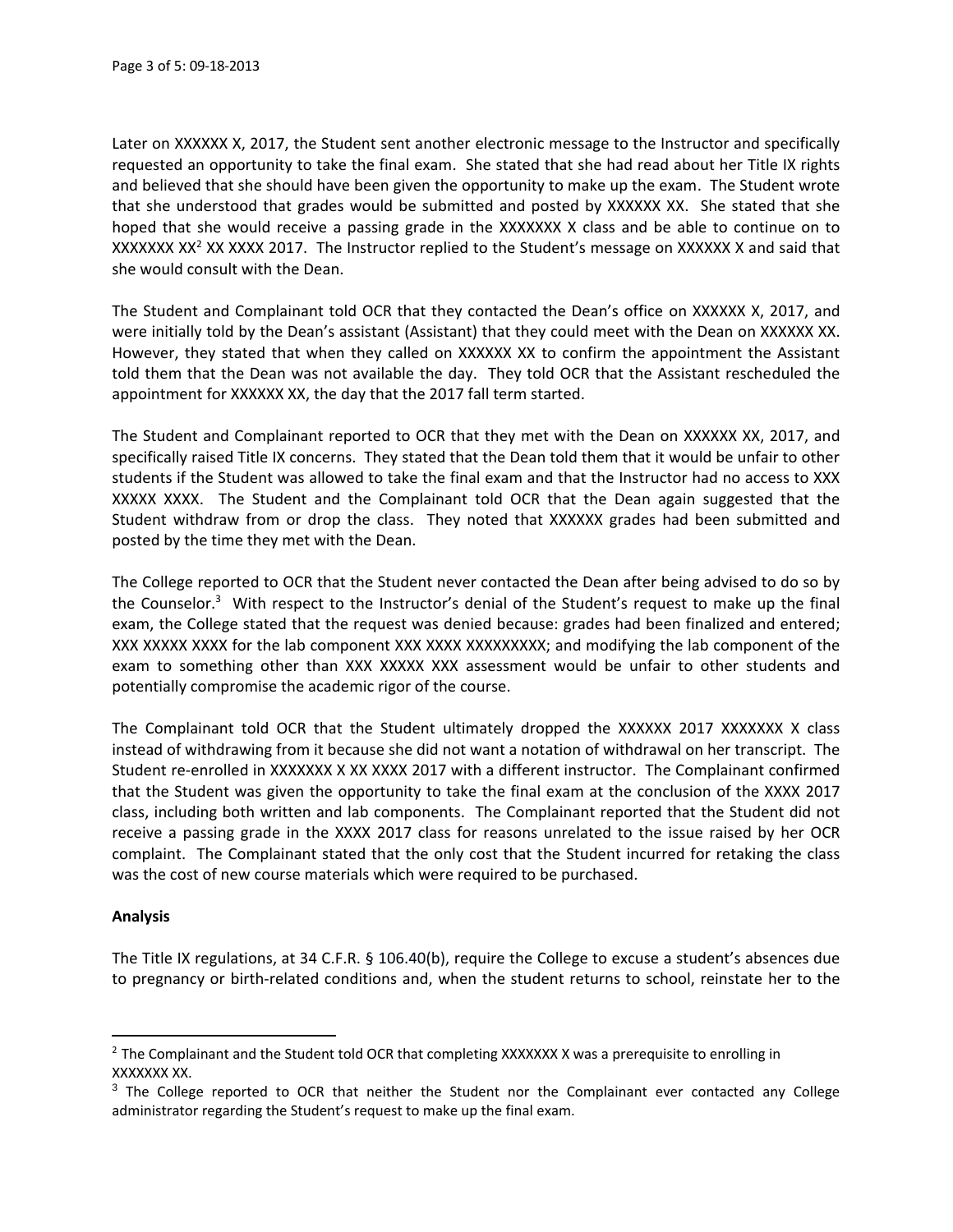status that she held when the leave began. This obligation includes providing the student an opportunity to make up any work missed, such as exams.

Based on the facts gathered to date, OCR has identified several compliance concerns. When the Student initially informed the Instructor of the pregnancy/birth-related hospitalization that would preclude her from taking the final exam on the scheduled dates, the Instructor responded with only two options-- dropping or taking an incomplete for the class. OCR is concerned that the Instructor did not inform the Student of her option under Title IX to remain enrolled in the class and make up the final exam before the end of the XXXXXX 2017 term if she was medically able to do so.

The facts also show that after the Student returned to the College she made two written requests to the Instructor on XXXXXX X, 2017, to make up the XXXXXXX X final exam prior to the conclusion of the XXXXXX 2017 term so that she could progress in her course of study in XXXX 2017. In response, the Instructor advised the Student to speak with a counselor, suggested that she consider dropping the class, and told the Student that she would consult with the Dean. Again, OCR is concerned that the Instructor did not provide the Student the option under Title IX to make up the final exam prior to the date that grades were finalized and posted on XXXXXX XX.

There is a conflict in the evidence with respect to whether the Student and the Complainant met with the Dean on XXXXXX XX, 2017. However, if this meeting did take place and the Dean denied the request to make up the exam based on her belief that it would be unfair to other students and/or because the Instructor had no access to XXX XXXXX XXXX, OCR is concerned that the Dean, in addition to the Instructor, did not provide the Student the option under Title IX to make up the final exam without dropping the class.

Finally, OCR was concerned that, based on its investigation thus far, there is no evidence that the Instructor, the Counselor, or the Dean, if, in fact, she was involved, consulted with the College's Title IX Coordinator to inform their responses to the Student's request to make up the final exam before the end of the 2017 XXXXXX term.

OCR did not complete its investigation, and therefore has not reached a conclusion as to whether the College violated Title IX, as alleged. However, as explained above, the facts OCR has gathered thus far raise Title IX compliance concerns with respect to the allegation in this case. In order to complete its investigation and reach a compliance determination, OCR would need to review additional data and conduct interviews of College personnel, including the Instructor, the Counselor, and the Dean.

### **Resolution**

Prior to the completion of OCR's investigation, the College requested to enter into a Resolution Agreement Reached During an Investigation pursuant to Section 302 of OCR's Complaint Processing Manual. OCR determined that a Section 302 Agreement was appropriate in this case. The College, without admitting to any violation of law, signed the attached Resolution Agreement (Agreement) which is aligned with the complaint issue and the information obtained by OCR thus far during its investigation.

Under the Agreement, the College agreed to reimburse the Student for the cost of her XXXX 2017 XXXXXXX X course materials. The College also committed to issuing written guidance to its faculty, administrators, and counselors regarding: Title IX's prohibition of discrimination against students based on pregnancy or birth-related conditions; the College's obligation to accommodate pregnant students